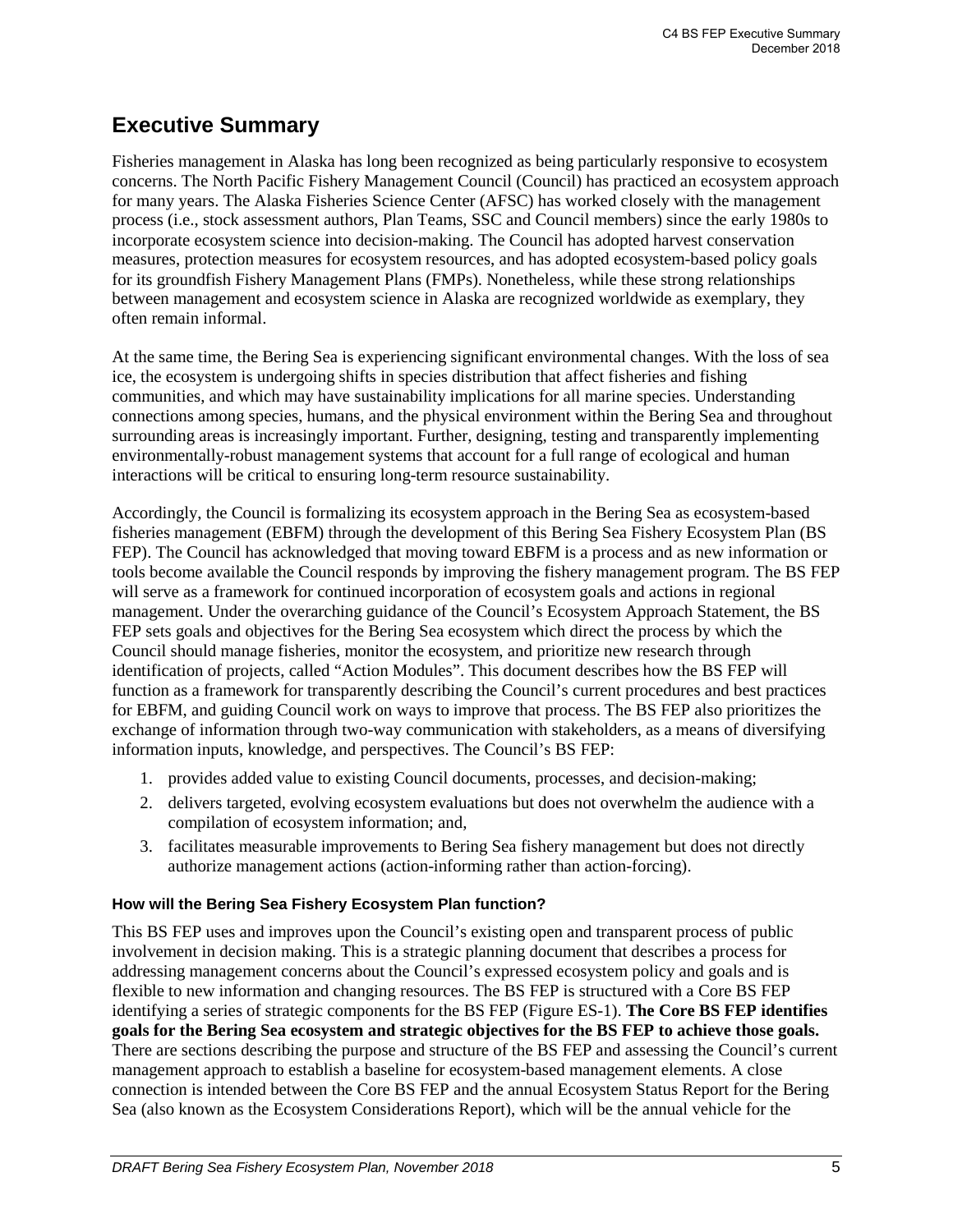Council to monitor the status of the Bering Sea ecosystem compared to BS FEP objectives. The BS FEP includes information about public involvement and methods for the Council to bring information into management from those people closest to the resource, including through local knowledge and traditional knowledge (LK and TK). $<sup>1</sup>$  $<sup>1</sup>$  $<sup>1</sup>$ </sup>





The intent is to form a structured BS FEP framework to regularly evaluate and initiate Action Modules to address Council priorities. **Action Modules are specific projects that can be initiated within the framework of the BS FEP but are analyses or research efforts with their own scope, tasking, and timeline.** The Action Modules are linked directly to the BS FEP's strategic objectives, and the purpose and scope of each task, as well as a description of how the outcome will be used in management, is defined in the Core BS FEP. Action Modules should be designed to focus on a specific Council need, and to ensure a strong connection between BS FEP work and its utility in the Council process.

Figure ES-2 provides an overview of how an Action Module moves through the Council BS FEP process. While ideas for an Action Module could originate with the BS FEP Team, the Council, its advisory bodies, or with the public, only the Council can approve an Action Module to be included in the BS FEP. From the approved list, the Council also has the flexibility to decide when to initiate work on each Action Module, depending on the Council's interest, needs, or resource constraints. By providing the list and prioritization, however, even without immediately initiating work on an Action Module, the Council is

<span id="page-1-0"></span><sup>1</sup> Local Knowledge (LK) and Traditional Knowledge (TK) are two different types of bodies/systems of knowledge. LK generally describes knowledge of a person or group – non-Indigenous knowledge or Indigenous – that is based on observations, experiences, and other engagements with a particular environ. TK is a form of Indigenous knowledge and is a living body of knowledge which pertains to explaining and understanding the universe and living and acting within it. It is acquired and utilized by Indigenous communities and individuals in/through long-term sociocultural, spiritual and environmental observation, and is transmitted intergenerationally. A more detailed definition of TK can be found in Raymond-Yakoubian et al. (2017).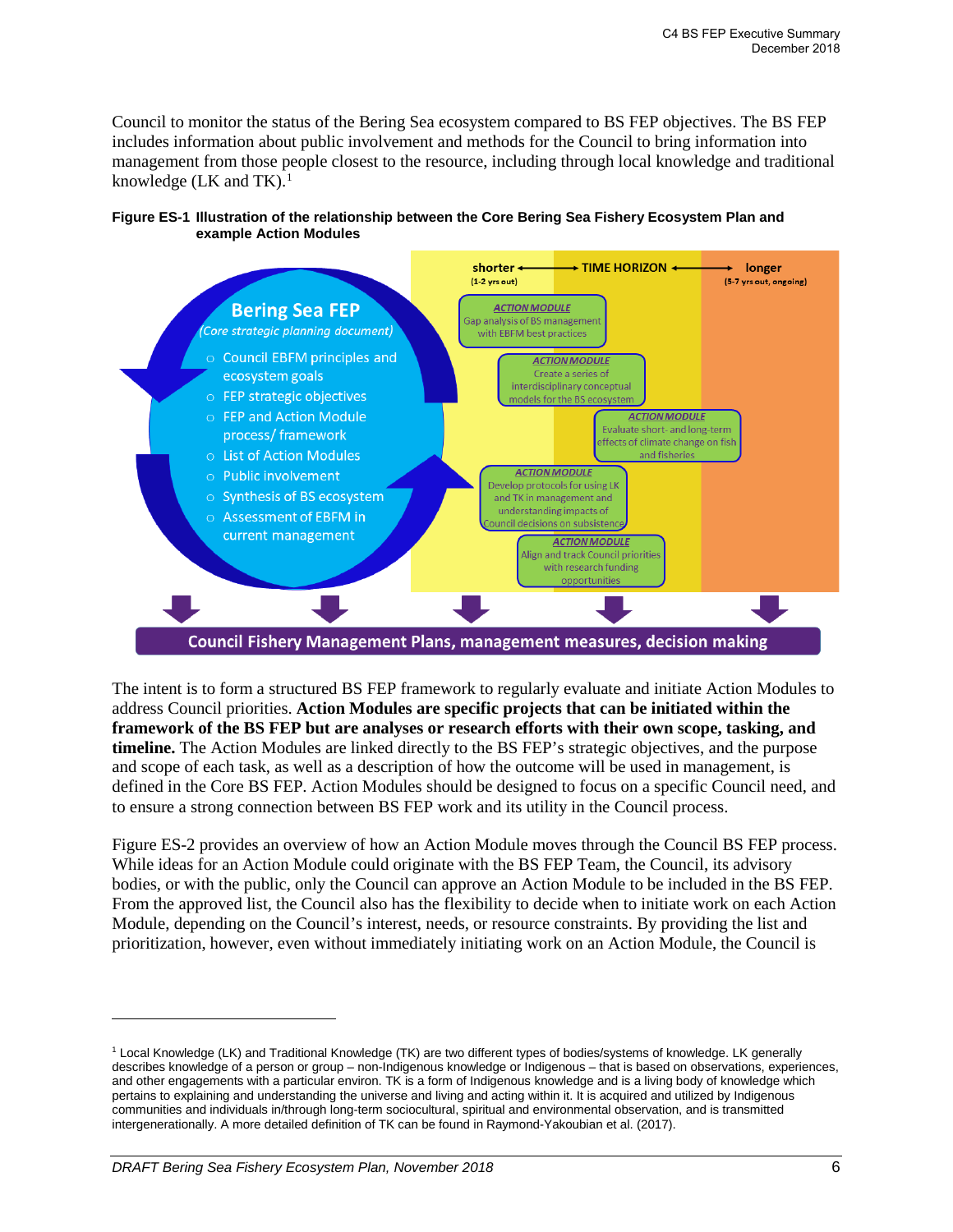signaling the specific topics it is considering both now and into the future, which is helpful to research partners.

Once an Action Module has been initiated, the Council will designate a taskforce of staff and agency or external experts, as necessary, to develop a workplan, conduct the work, and prepare results for the Council. The workplan will include an explicit public involvement plan, and the Council and its committees (e.g., the BS FEP Team, Ecosystem Committee, Advisory Panel, Scientific and Statistical Committee) will provide input and review throughout each project. As Action Module work is completed, Action Modules will be synthesized and evaluated in aggregate by the BS FEP Team, with changes made to the Core BS FEP as appropriate. A BS FEP webpage will be developed to track the Action Modules, assessing progress that has been made in each active one, and reviewing findings of previous ones.

The Council envisions Action Modules will be an evolving part of the BS FEP that changes over time to meet novel management challenges and ecosystem pressures. As individual Action Modules are initiated by the Council and eventually completed, they will contribute to broader understandings of the Bering Sea ecosystem, EBFM actions that the Council is undertaking, and the tools available to the Council to make informed decisions.



#### **Figure ES-2 Action Module cycle**

#### **Goals and objectives**

The Council established an Ecosystem Vision Statement in 2014, which overarchingly applies to all Council management in the North Pacific. Through development of the BS FEP, the Council has identified six Ecosystem Goals, which are also universal to the Council's management across all Alaska fisheries. These are:

- 1. Maintain, rebuild, and restore fish stocks at levels sufficient to protect, maintain, and restore food web structure and function;
- 2. Protect, restore, and maintain the ecological processes, trophic levels, diversity, and overall productive capacity of the system;
- 3. Conserve habitats for fish and other wildlife;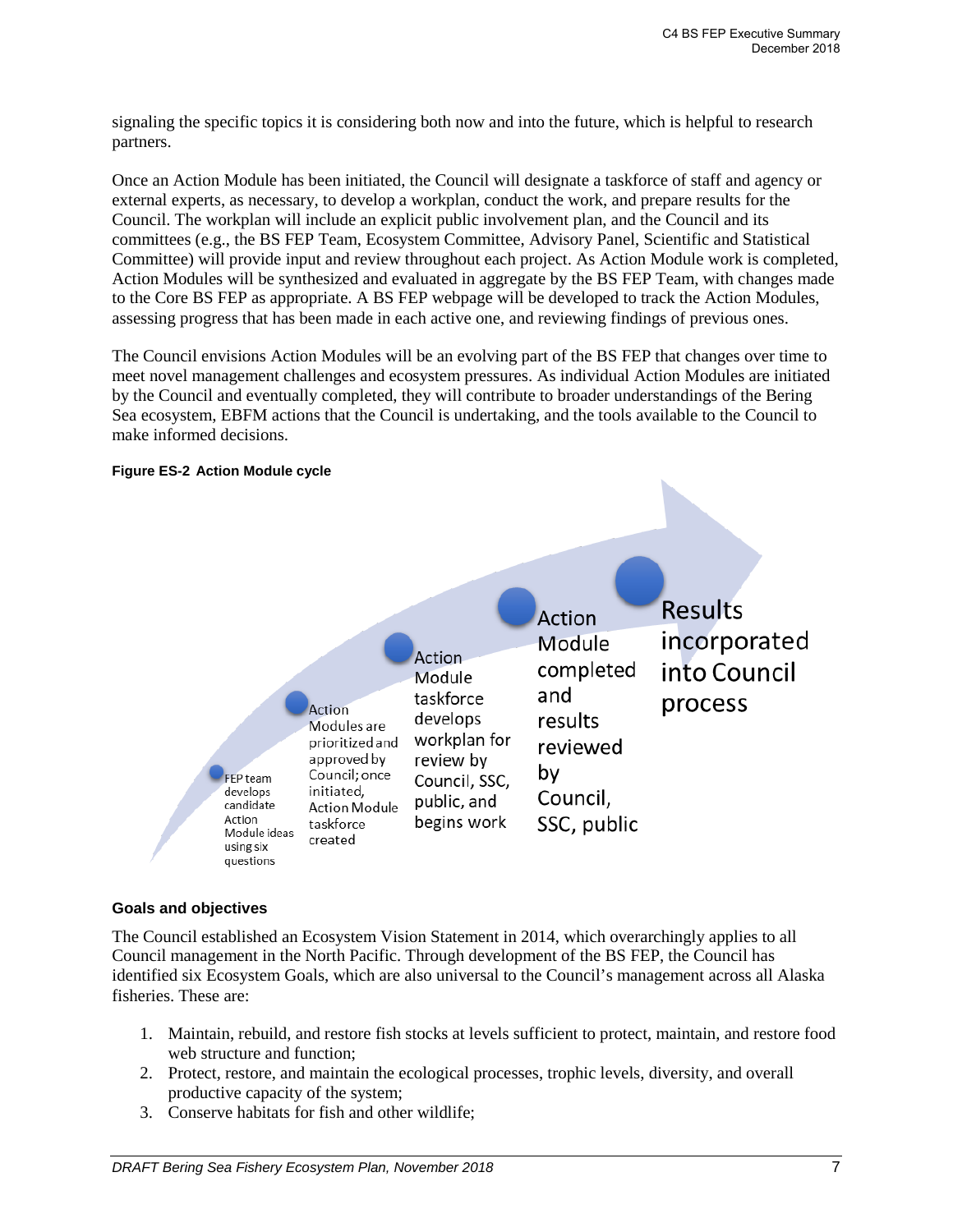- 4. Provide for subsistence, commercial, recreational, and non-consumptive uses of the marine environment;
- 5. Avoid irreversible or long-term adverse effects on fishery resources and the marine environment;
- 6. Provide a legacy of healthy ecosystems for future generations.

The Council's main purpose with the BS FEP is to create a tool to help enable the Council to achieve the six Ecosystem Goals described above. As such, the BS FEP identifies a series of Process Objectives, which define how the Council aims to manage Bering Sea fisheries (Figure ES-3). Some Process Objectives call for monitoring ecosystem trends and performance metrics, to allow the Council to manage adaptively and responsively to changes in environmental conditions, especially associated with climate change, loss of sea ice, or ocean acidification. To help provide specific targets for monitoring the ecosystem, the BS FEP identifies a series of Ecosystem Objectives that provide specificity as to how the Ecosystem Goals should be translated in the Bering Sea ecosystem. Specific indicators will be associated with each of the Ecosystem Objectives and routinely monitored. An assessment of their status will be reported back to the Council at regular intervals, using the existing Ecosystem Status Report (or Ecosystem Considerations Report) process that is presented to the Council each December.

In addition to the Process Objectives and Ecosystem Objectives, the BS FEP also defines a series of Research Objectives that the Council will use to initiate specific actions to further the overarching Ecosystem Goals. It is expected that Research Objectives will be the most likely to change and evolve as the Council identifies information gaps and research needs, and develops Action Module projects to address objectives under the BS FEP framework (see more on Action Modules in Chapter 3).





## **List of Action Modules**

Four example Action Modules were proposed to the Council in December 2015 when the BS FEP was initiated. These four Action Modules were selected from a longer list of potential candidates by the Ecosystem Committee, to illustrate the range of ecosystem and management objectives that could be addressed through the Action Module process. Additionally, in spring 2017, the BS FEP Team suggested, and the Ecosystem Committee concurred with, including an additional example Action Module (the fifth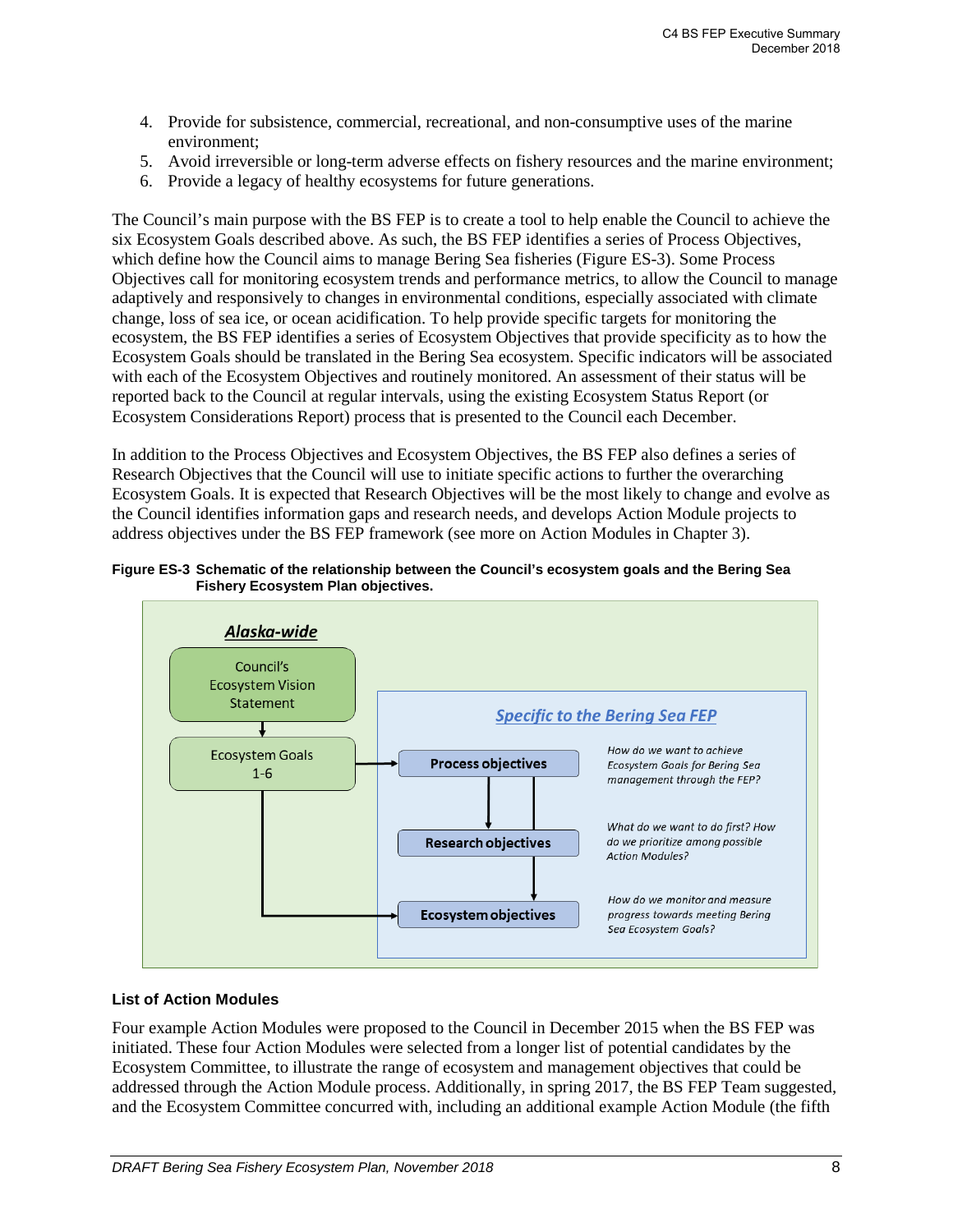bullet below). As part of its adoption of a final BS FEP, and periodically thereafter, the Council will adopt a prioritized list of Action Modules that will be included in this section and will specifically initiate action on a subset of the Action Modules to move forward as active projects.

The example Action Modules included in the BS FEP at this time are as follows:

- Gap analysis of Bering Sea management with EBFM best practices
- Interdisciplinary conceptual models for the Bering Sea ecosystem
- Evaluate short- and long-term effects of climate change on fish and fisheries, and develop management considerations
- Develop protocols for using LK and TK in management and understanding impacts of Council decisions on subsistence use
- Align and track Council priorities with research funding opportunities

## **Public involvement**

The Council recognizes that Bering Sea fisheries are important to coastal communities throughout the Bering Sea region, as well as to communities of people who, while they may reside elsewhere, come to the region to work or are significantly invested in the region (e.g., seasonal fishermen, offshore processors). One intent of the BS FEP is to engage stakeholders and the public in the process of implementing EBFM, so the BS FEP is continually informed by the broadest realm of perspectives and increases public connection with the Bering Sea marine ecosystem. An exchange of information through two-way communication with stakeholders has been highlighted as an important requirement for diversifying information inputs, knowledge, and perspectives (NPFMC 2018). Building shared knowledge can strengthen the Council and stakeholders' understandings of ecosystem function and change, provide insight to anticipate how stakeholders will respond, and develop broad support for fishery management science and decision-making. The BS FEP offers a framework for strengthening trust, transparency, and a sense of shared investment among managers, scientists, and stakeholders.

While the Council's existing framework provides for public outreach and involvement in all Council groups and processes, there is desire to improve that communication and consultation over time. There are three distinct phases of public involvement as relates to the BS FEP, and each phase may draw upon different tools for outreach or engagement.

Initial development of the Core BS FEP: The Council conducted extensive scoping when deciding whether to proceed with developing a BS FEP. The public is encouraged to provide feedback about whether this draft of the Core BS FEP is meeting the needs identified in scoping, information gaps that should be addressed through Action Modules, or other input that pertains to the Council's action to adopt the BS FEP.

BS FEP Action Modules: A public involvement plan will be created for each Action Module, including explicit steps for supporting and strengthening two-way communication along with all other forms of involvement (e.g., outreach, engagement, consultation, etc.).

Ongoing BS FEP EBFM process: Once the BS FEP framework is adopted by the Council, implementation will continue through the development of Action Modules and the monitoring of the Bering Sea ecosystem through the annual Ecosystem Status Report (also known as the Ecosystem Considerations Report). The Council has highlighted two-way communication as critical to enhancing and providing value to the decisions that the Council makes about managing fisheries in the Bering Sea ecosystem, and it will be important to consider how best to provide appropriate forums for such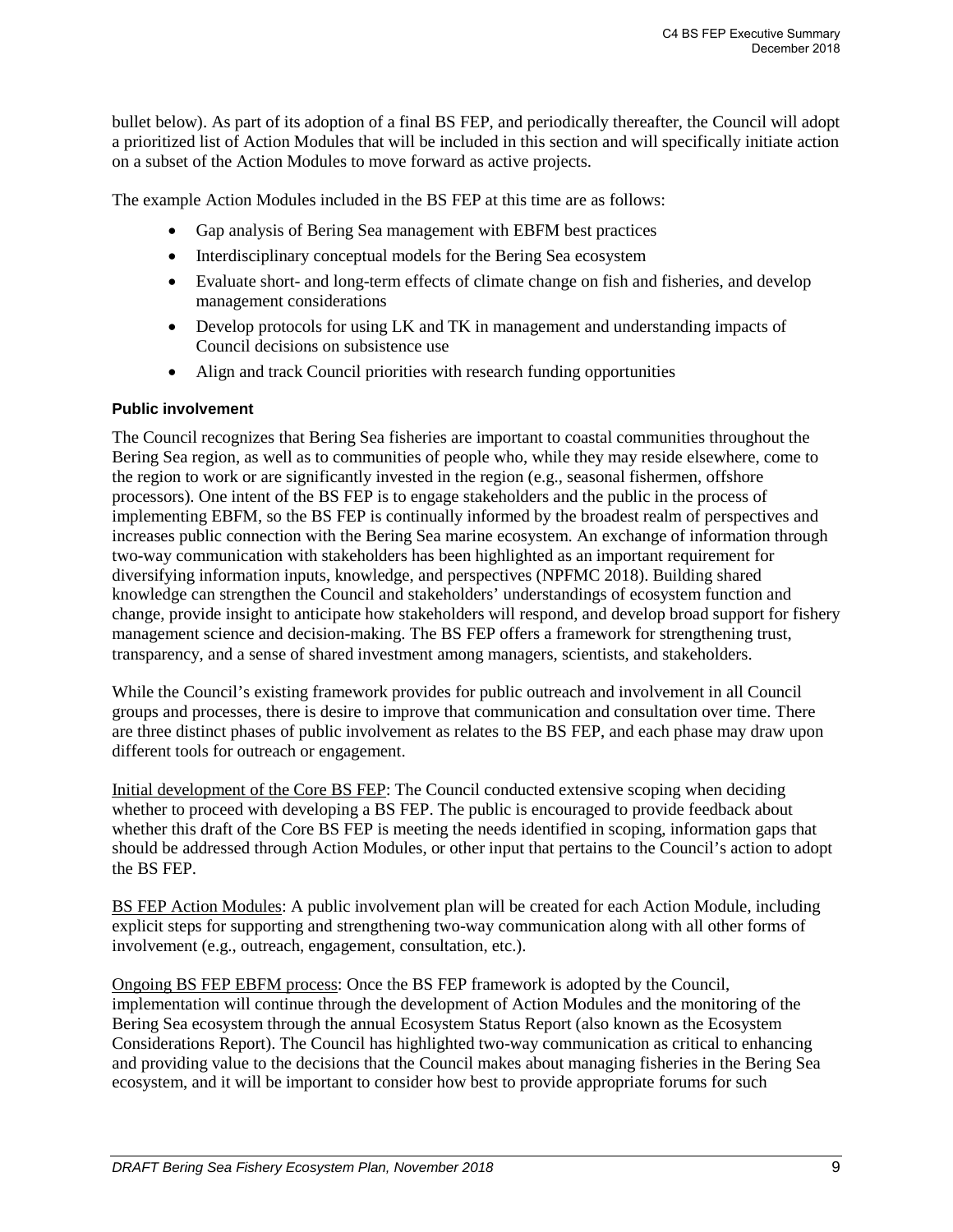information exchange, and how it should be synthesized and assessed in the Council decision-making process.

#### **Other components of the Bering Sea Fishery Ecosystem Plan**

The BS FEP includes chapters that provide a high level synthesis of connections and key components of the Bering Sea ecosystem (Chapter 6) and an assessment of the Council's current ecosystem-based fishery management practice (Chapter 7). There is a placeholder in Chapter 8 for a forthcoming ecological risk analysis. Considering risks and tradeoffs is one of the purposes of the BS FEP (there are ongoing studies at the Alaska Fisheries Science Center that will be synthesized in this chapter once the results are available).

#### **Changes to the Bering Sea Fishery Ecosystem Plan since the September 2018 Draft**

The Council, SSC, Advisory Panel, and Ecosystem Committee reviewed an initial draft of the BS FEP at the October 2018 Council meeting. The following changes have been made to the document to address feedback received at the meeting:

- Revisions to text and figures in Chapter 3: How the BS FEP will function, especially the description of the Core BS FEP (section 3.1), Action Modules (section 3.2), the role of the BS FEP Team (section 3.3), and minor clarifications to sections 3.4 and 3.5. Clarifications emphasize that the BS FEP is a strategic planning document, and the BS FEP Team will work collaboratively to provide strategic guidance and avoid duplication with existing Council groups and processes.
- Revisions to Chapter 6, especially the description of ecological and oceanographic characteristics in section 6.2, communities in section 6.3.1, and additional information on cooperative management in section 6.3.2.
- Subsistence maps removed from section 6.3.3 and appendix.
- Minor clarifications to Action Module descriptions in Chapter 4 and Appendix A.
- Additional text added to Appendix B, suggestions from public comment for specific ways to engage with the public
- Minor edits throughout for clarity.

## **What are the next steps if the Council adopts the FEP at this meeting?**

The BS FEP is intended to be a living framework for the EBFM process rather than a static document. This draft is presented to the Council as a document for ease of review. This is not a typical Council action, because by adopting the BS FEP, the Council is not taking a "final" action, but rather is beginning the process of using the BS FEP framework and its Action Modules to focus the Council's existing policy of and progress with ecosystem-based fishery management.

The following are actions that the Council may choose to take at this meeting:

1. **Adopt the BS FEP.** If the Council adopts the BS FEP, it is endorsing the expression of EBFM in the North Pacific as characterized in the document, as well as the ecosystem goals and Bering Sea strategic objectives that are included in the draft, and the articulation of how the BS FEP framework concept is supposed to work. Adopting the BS FEP does not have the force of law; there are no implementing regulations associated with it. It is a Council policy document, and especially because it is set up as a living document, the Council can modify, adapt, and update any section of the document at any time.